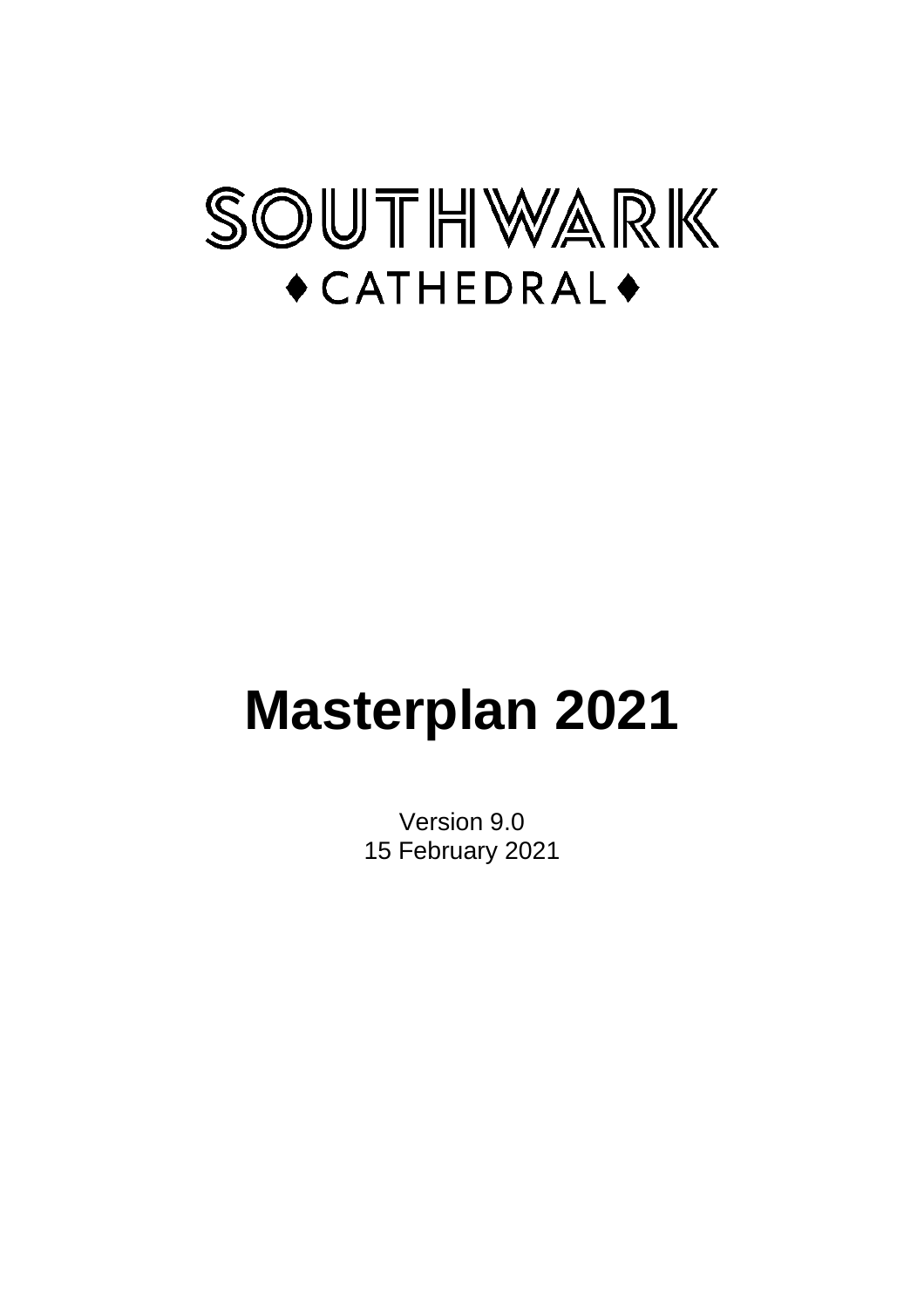# **INTRODUCTION**

Our Vision for Southwark Cathedral is to be Inclusive, Faithful, Radical.

We seek to be an inclusive Christian community, growing in orthodox faith and radical love.

The marks of our community are:

- confidence in God and the Gospel
- passion for those on the edge of society
- engagement in vibrant theology and teaching
- prayerful service of our Bishop and Diocese
- love for London and the world

Our rule of life is centred on a commitment to:

- worship
- study
- service

and above all

• to the Living God we know in Jesus Christ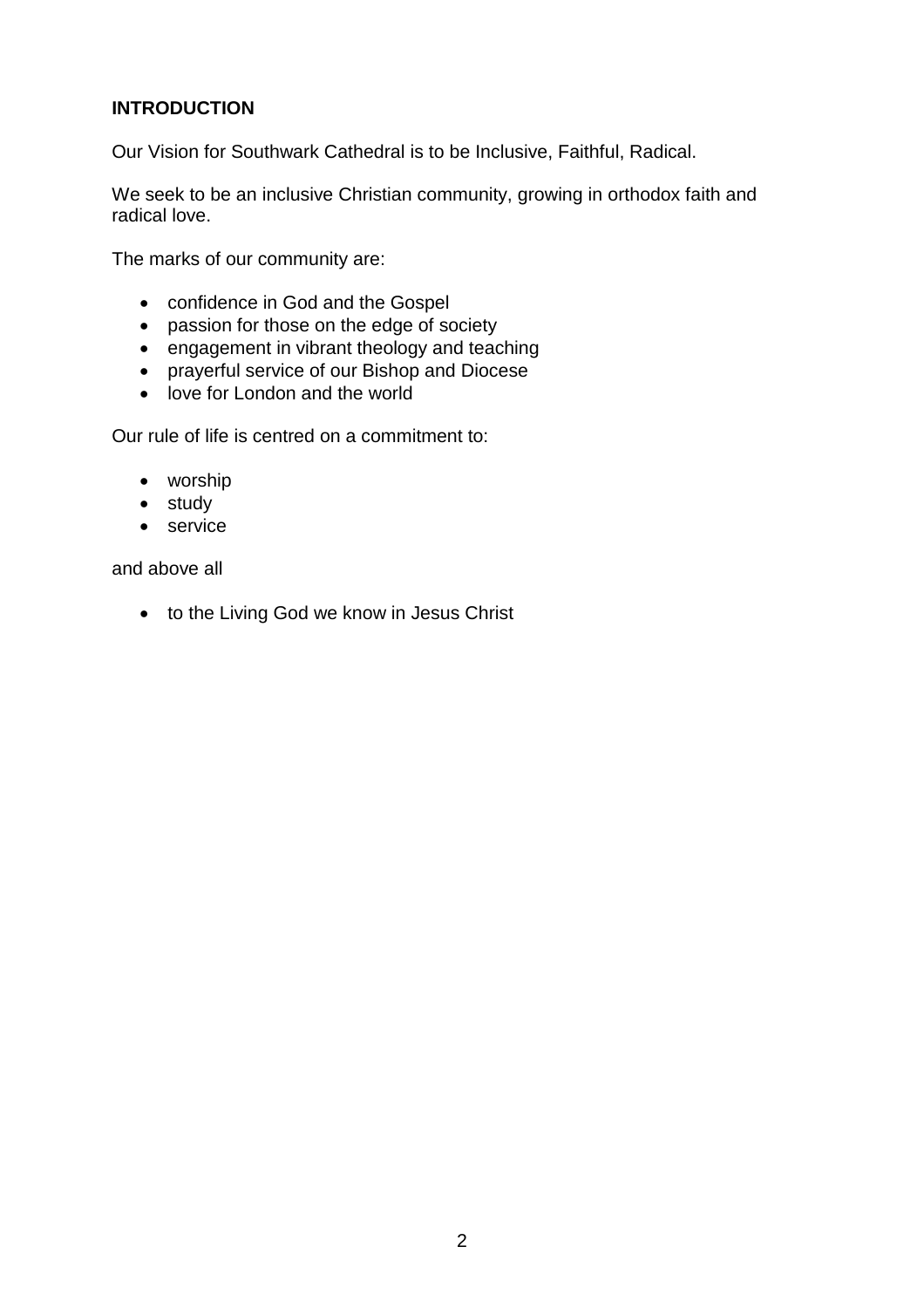## **THE MASTER PLAN, revised in the context of Covid-19**

Covid-19 has had a major impact on our original plans. We should be clear about how our corporate life has changed, and plan realistically but with positivity and hope for the new post-Covid world. We need to define our priorities for the next three years, and assess what we can achieve with severely restricted funding.

Covid-19 has currently changed the way we worship. Many regulars are joining services online, and a significant proportion of these have continued to do so even after services in the Cathedral recommenced; some perhaps are shielding and others are anxious about using public transport. Unfortunately, there are regular members of the congregation who have been unable to access the online services, or receive email messages, and so have effectively been cut off from the Cathedral community during lockdown.

There has been a considerable impact on the salaried staff, with many furloughed and some unable to return. Volunteers suddenly found themselves no longer needed.

Cathedral Enterprises and the Learning Centre have been hit hard by the enforced lack of activity. As the first lockdown was eased, footfall gradually began to increase from a zero base, but this has once again come to an end. Companies who used our facilities have grown accustomed to using online forums, and the impact on conference room rentals post-Covid is unknown.

Health and Safety has become even more of a priority than before, with Covid secure measures in place as the worshipping life of the Cathedral gradually opened up again between lockdowns.

On the positive side, streamed services have been very successful and creative in keeping a worshipping community alive, and have unexpectedly attracted visitors from all over the country and beyond. This suggests that the online life of the Cathedral has been worth the effort, and should be continued and developed.

#### **Summary**

Over the next two to three years, and in light of the impact of the pandemic, we aspire to:

- Rebuild and renew our congregation
- Nurture and promote a collaborative, diverse and inclusive culture with good governance, sound finance and risk management at its heart
- Re-establish our ministry among young people, families and develop lifelong learning
- Complete a project to re-imagine use of the Harvard Chapel and improve access to the Cathedral
- Care for St Hugh's so it can thrive and work in a new way
- Establish a sustainable online presence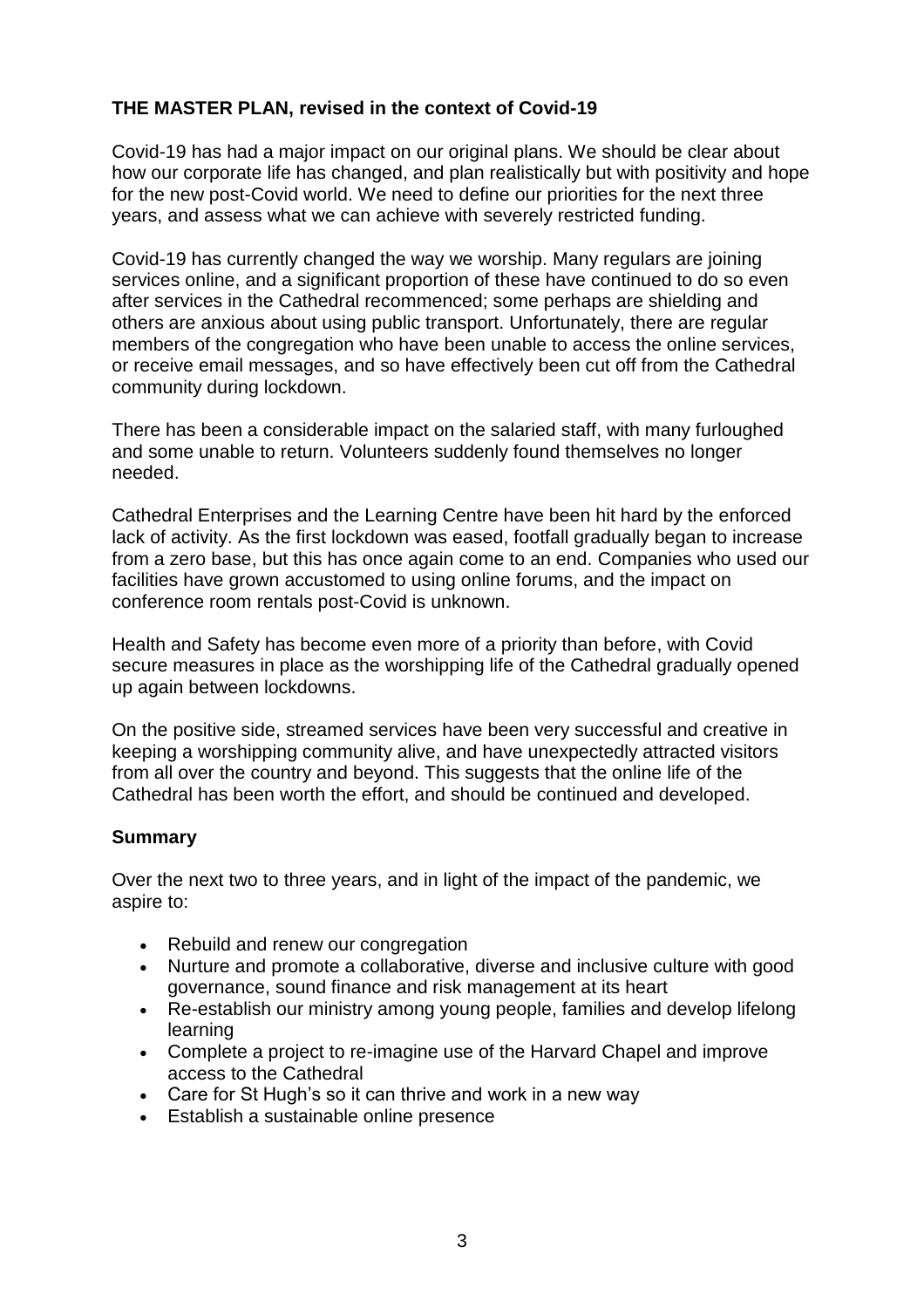## **HISTORICAL BACKGROUND**

## **Core Congregation**

Southwark Cathedral is committed to being an inclusive church. We need to show how this works for the whole church community by embracing inclusivity in its widest context with teaching that speaks to the full spectrum of humanity – regardless of the definers of age, gender identity, ethnicity, sexuality, marital status, social standing, wealth or ability. We need to recognise that there is a tension between the roles of parish church and Cathedral; for many, coming to the Cathedral is going to their local church, while for others it is a carefully chosen alternative to their local church. For both, we need to foster a sense of belonging by keeping the whole congregation informed about our plans and aspirations for the Cathedral, by offering opportunities for people to explore and deepen their own faith journey, and by making sure that everyone feels they have a part to play in ensuring the future of the Cathedral both financially and by volunteer support.

## **Engagement with other communities**

Southwark Cathedral has a tradition of being grounded in its parish and community and engaging with the issues of the day as experienced by local people. We recognise the need to revitalise our commitment to the people of our parish and city. Kingdom communities are called by God to draw strength from worship and then to serve Christ, most especially in the weak and vulnerable. Recognising that all are made in the image and likeness of God, we cannot insulate ourselves from the struggles and issues facing those living in our city and worldwide. Whilst recognising that many individuals in our congregation already engage in such dialogue, the Gospel calls us as a body to walk alongside our brothers and sisters.

#### **Bishop and Diocese**

We value our relationships with the Diocese and benefit from working with the Bishop and alongside the residentiary Diocesan Canons and Bishop-appointed honorary canons. The Cathedral is the focus for the Bishop's liturgical and teaching role and we host a wide range of services and other events, bringing together parishes from across the Diocese as well as national and international groups and organisations. Not all parishes in the Diocese feel a connection to the Cathedral, or see it as having a role or meeting their needs in significant ways. How do we engage with those who do not share our values or see a reason to engage with us? And do so without hurting or alienating those who have sought refuge here because of that very clash of values?

The particular style, priorities, tradition and history of Southwark Cathedral have given us a distinct profile in the Church of England, the Anglican Communion and in London. Our longstanding commitment to the full inclusion of all God's people in ministry as well as in the congregation means that we have a clear stance that some others find very difficult. We need to be aware that not all our views are shared in some areas of the Diocese. Southwark Cathedral is loved by many in the Church of England but it also disliked by others as well. We do know, however, that ideas concerning what the Cathedral believes in and does are not always accurate.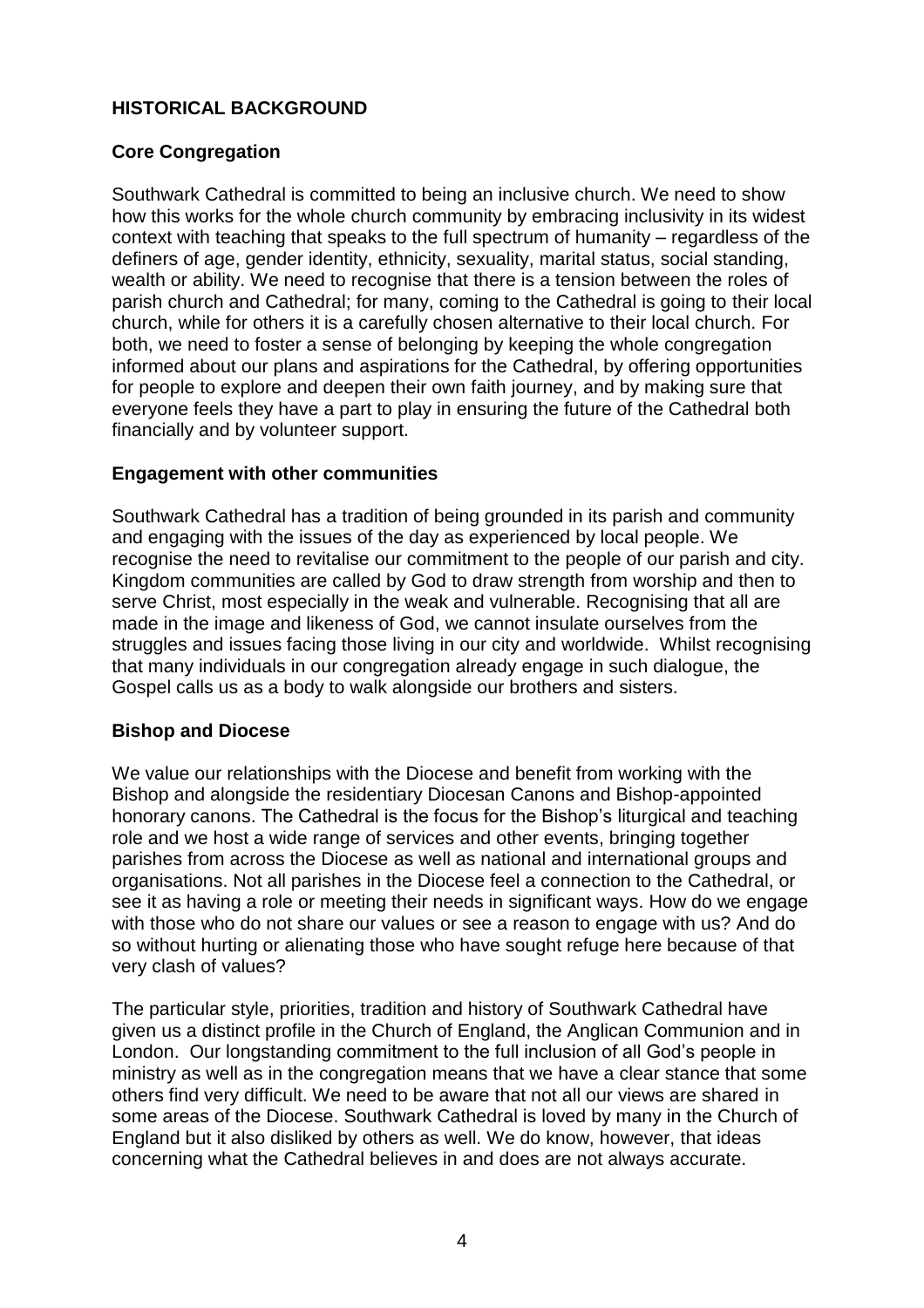## **AIMS OF THE THREE YEAR MASTERPLAN 2021 – 2024**

#### **Our congregation**

By 'our congregation' we mean not only those who are able to attend in person, but importantly two other groups: those who can currently access services and other events only online; and a further group who are without internet access and are therefore cut off from regular worship in the Cathedral community. This situation presents a particular challenge, not least in maintaining and strengthening commitment to the Cathedral among a congregation which is suddenly much more fractured and dispersed. By nurturing and deepening faith, and making available to all a vibrant, lively and communal worshipping life, we must strive to fulfil the needs of all our congregation, some of whom are currently shielding. We want our congregation to grow in strength as a safe, inclusive community, to ensure that every individual voice has an opportunity to be heard, and to be involved in furthering Cathedral projects or supporting our mission financially. Lockdown services have seen the growth of a new congregation, some living far away from the London area and in other countries, and our online provision can continue to offer them access to worship and involvement in an active spiritual community. This should not be lost when 'normality' returns. We are especially grateful to the Friends of Southwark Cathedral who are a real source of encouragement as well as financial support.

#### **Outward reaching**

We would like to be known as a Cathedral that reaches out and positively contributes to our local community, strengthens the mission of our overseas partnerships and wholeheartedly welcomes visitors regardless of their beliefs. We want to actively reach out and work with partners across communities and within the parish. We want to strengthen our position as a place to visit in London.

#### **Our Diocesan links**

We see the hosting of Episcopal services and events (diocesan, local and international) as a fundamental and key role of the Cathedral. We also wish to build upon our connections with the parishes of the Diocese, ensuring the Cathedral is relevant for all those who worship within the Diocese of Southwark. As the Mother Church, we want to be able to represent the Diocese and the Bishop faithfully with a strong clear voice on relevant issues. We will continue the strong relationship we have with the Bishop, ensuring we work together and are united in our response to key issues.

#### **Standing on our own two feet**

We want to return to being a self-sustainable organisation, delivering our mission by maximising our resources and generating additional income in ways which are fully compliant with our values and beliefs. It is important that we diversify our income streams, responding to changing markets and emerging opportunities as well as ensuring an engaging and consistent visitor experience to maximise our brand and income generation potential. We want our fundraising to be strategic and proactive, building upon existing relationships and nurturing new prospects. We want everyone to understand the need for strong financial management through the budgeting process and continued monitoring.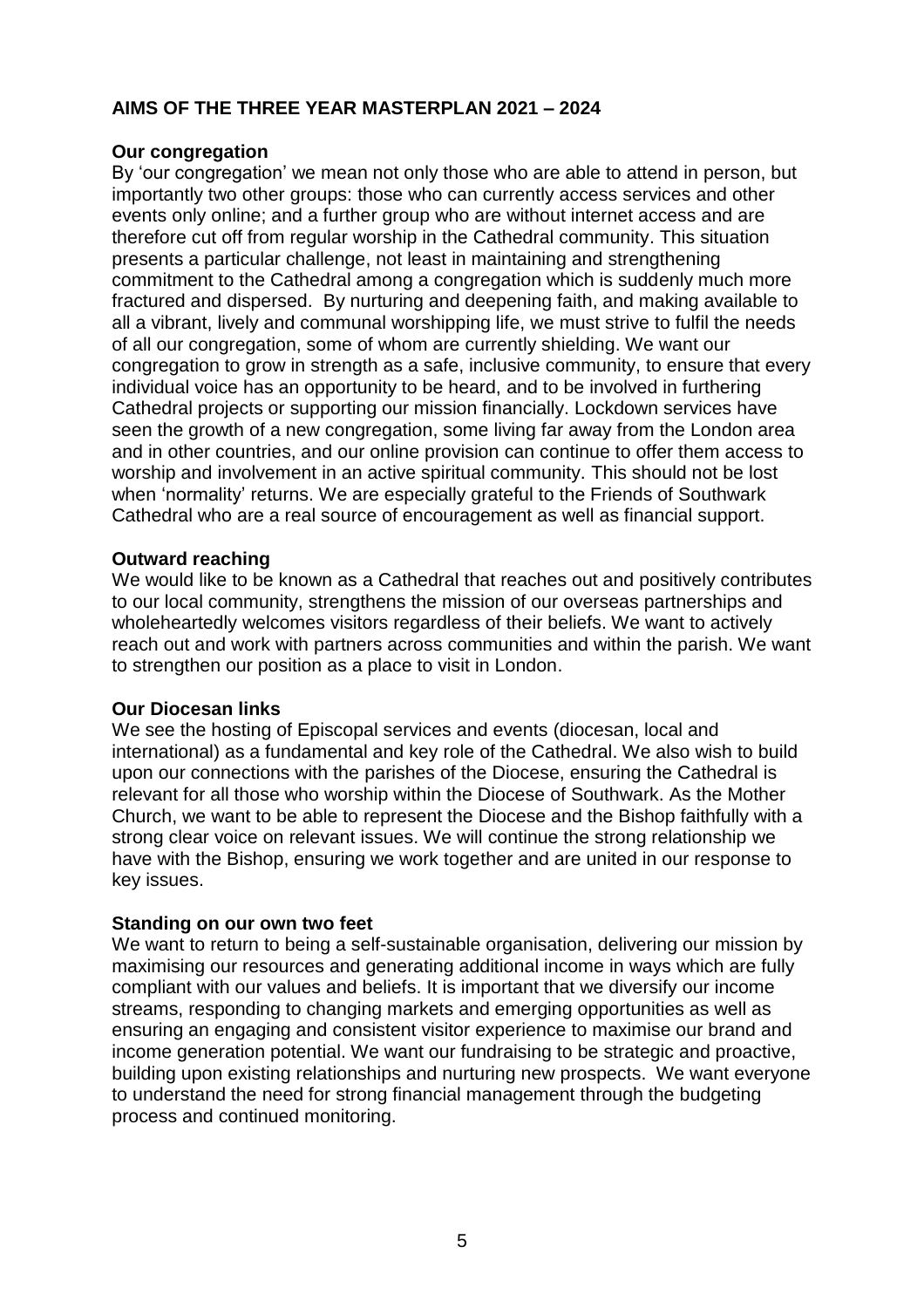# **CONGREGATION, WORSHIP AND LITURGY**

#### **Where we hope to be in three years**

The 11am **Choral Eucharist** will remain as the lynch pin of our liturgical and community life.

The choir repertoire will be expanded.

Boy and girl choristers will play an equal part.

Lay Clerks will be both male and female.

## **Actions**

• The new Precentor will work with others at creating a greater diversity of participants in the liturgy and will begin a conversation with musicians about reviewing choir arrangements and direction over the next three years.

Our **online worship** will be inclusive, accessible and community based.

What we offer online will be refined, enhanced and excellent.

The online offer will be at the right times, of the right type, of the right length, on the right platforms.

The online worship will address the issues that people are facing.

## **Actions**

- A system will be put in place for the caring of the online community
- Chapter will discuss and review the pattern of daily worship
- A volunteer digital team will be set up to oversee the production and streaming of services and the installation in the Cathedral of the necessary equipment
- Ensure that those without digital access are not marginalised

## **The 9am Sunday Eucharist**

## **Actions**

- We will review, develop and enhance the 9am Eucharist in consultation with the congregation
- We will look at ways of increasing the numbers attending

## **Sunday Choral Evensong**

## **Action**

The new Precentor will look at ways of using this service to engage the Diocese more widely in the life of the Cathedral as the Mother Church of the Diocese.

#### **'Sunday at 6'** will be online.

Healing Ministry will be held elsewhere in the liturgical programme.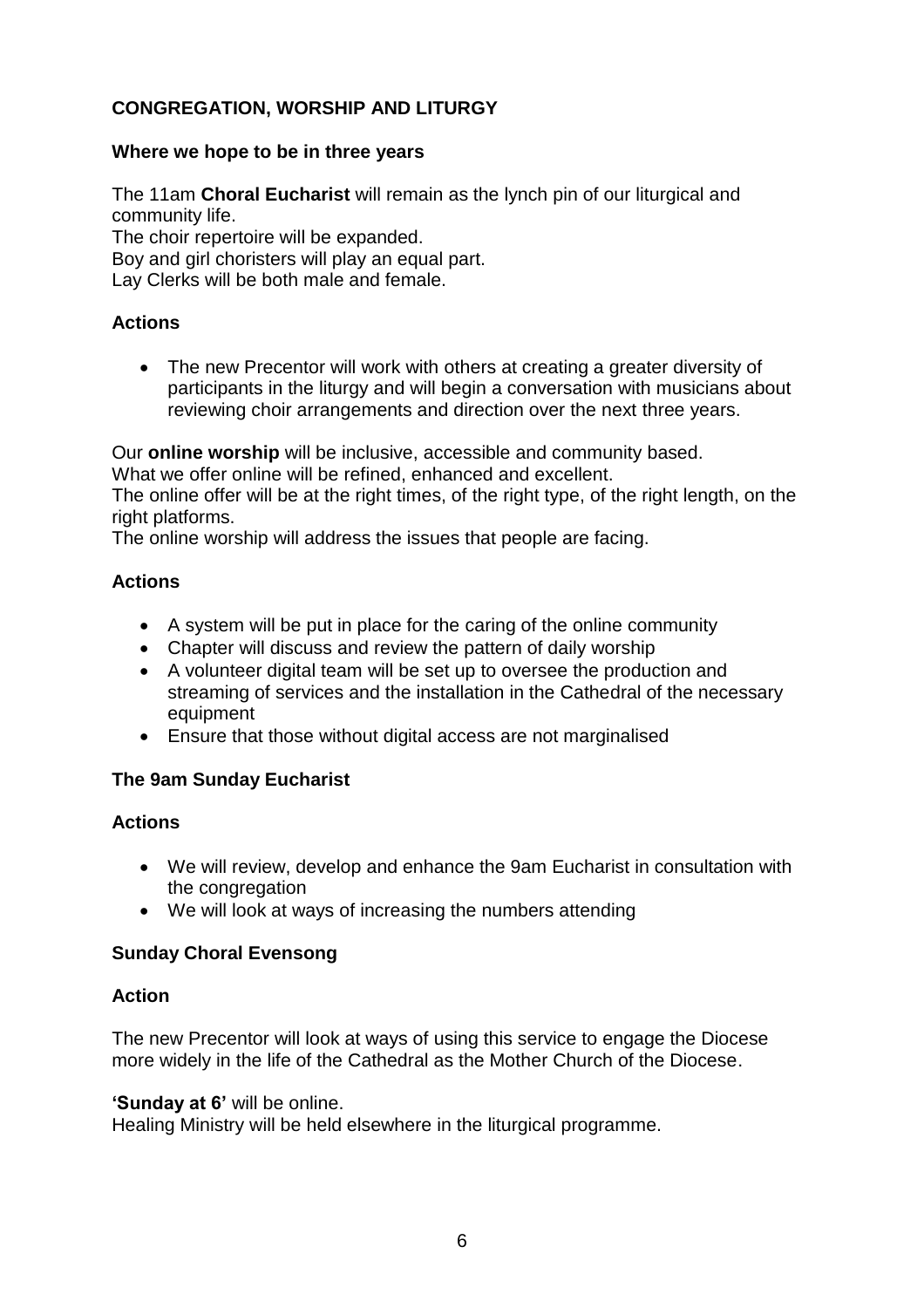Benediction, Exposition of the Sacrament, and Healing will have an honoured place in the liturgical programme.

# **Actions**

 We will refresh the 6pm Sunday Service, while ensuring that elements we would wish to continue within our liturgical life will continue to have their proper place

**Weekday worship** will be at a time to suit availability of staff.

There will be two celebrations of the Eucharist each day (apart from Saturday) but at what times?

The team of Honorary Minor Canons will be refreshed, with clearer roles and expectations.

## **Actions**

- A discussion to include how the clergy team can be present together at a weekly Eucharist and also how to include the Diocesan Canons on the weekday presiding rota
- A review will be undertaken to look at the role of our HMCs

# **UKME**

## **Actions**

- With the help of members of the College of Canons and wider community explore the needs of UKME members of the Cathedral congregation
- Seek to improve UKME leadership and participation across the life of the **Cathedral**
- Explore how we might engage with Black Lives Matter

**The Crèche, Junior and Youth Xpress** will have been rebuilt. The choristers will be seen as a central part in our offering, nurturing and discipling of our younger members. *(See also Children and Families)*

## **Actions**

- To continue discussions with JX and YX leaders on the best way of resuming our activities
- Working with Trustees of the Learning Centre to develop sustainable best practice for the future
- To consider a Eucharist with the needs of families and children as part of our liturgical offering

# **Lifelong Learning**

We want to affirm the importance of lifelong learning about our faith and continue to offer opportunities for this expanding on what we do wherever possible.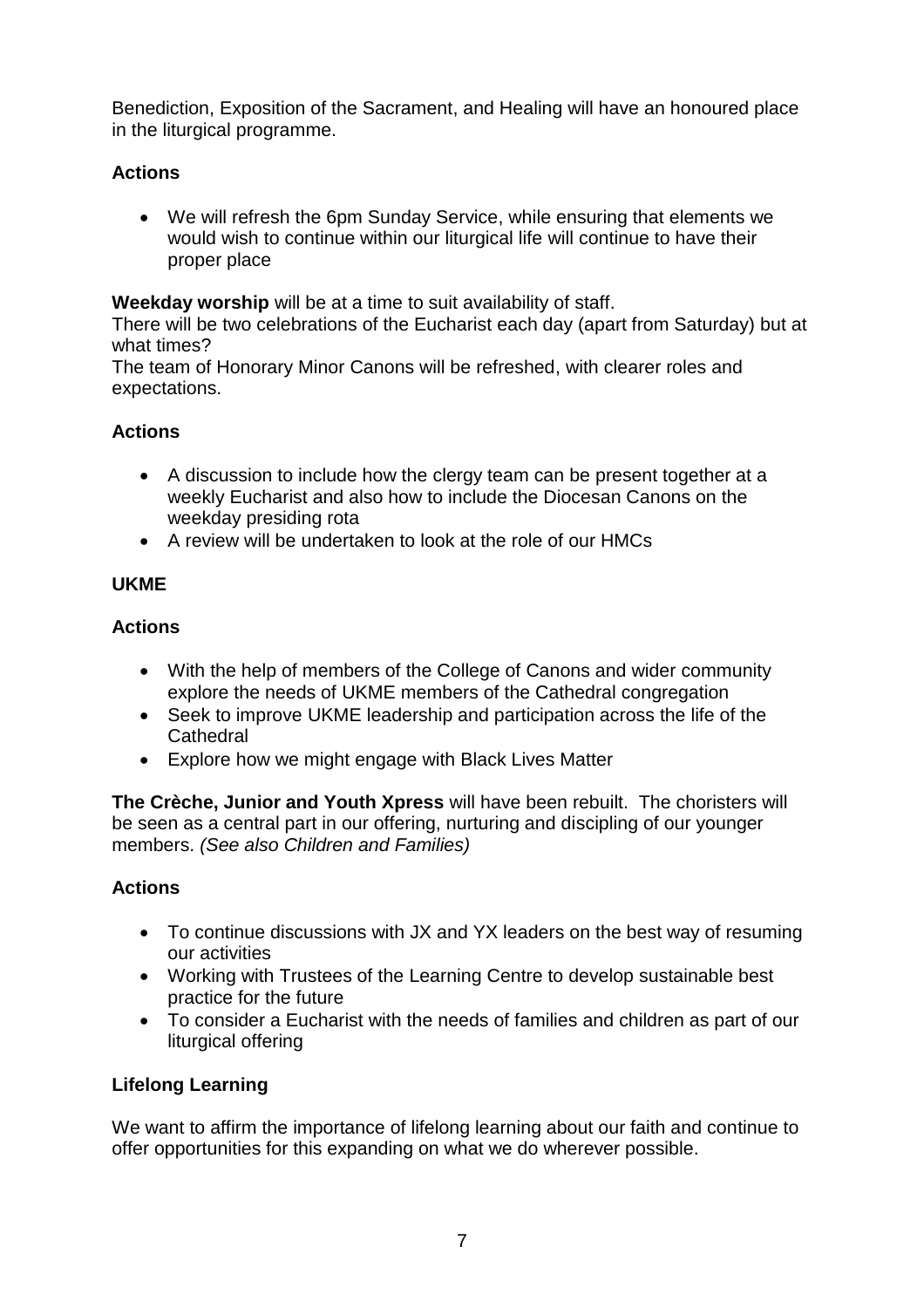# **Actions**

- Lent and Advent sessions building on the work which has been undertaken in the last few years. These will now be only online when necessary but mixed mode where possible
- developing our programme of weekends at Wychcroft which will be led by variety of people, sometimes the Cathedral Clergy, but also Cathedral laity and visiting speakers
- ensuring that we continue to invite Holy Week speakers and speakers for other significant moments in the church and Cathedral's year
- consider how it might be possible to develop the work of the Learning Centre as a focus for lifelong learning offering courses which can be accessed both by those who are part of the Cathedral community and in the wider Diocese and Church of England.

*See also the Learning Centre*

## **St Hugh's**

We will develop communications between the Cathedral Chapter and St Hugh's PCC to ensure a shared vision for the development of St Hugh's

## **Pilgrimage**

We will consider how best to develop the Cathedral as a place of pilgrimage.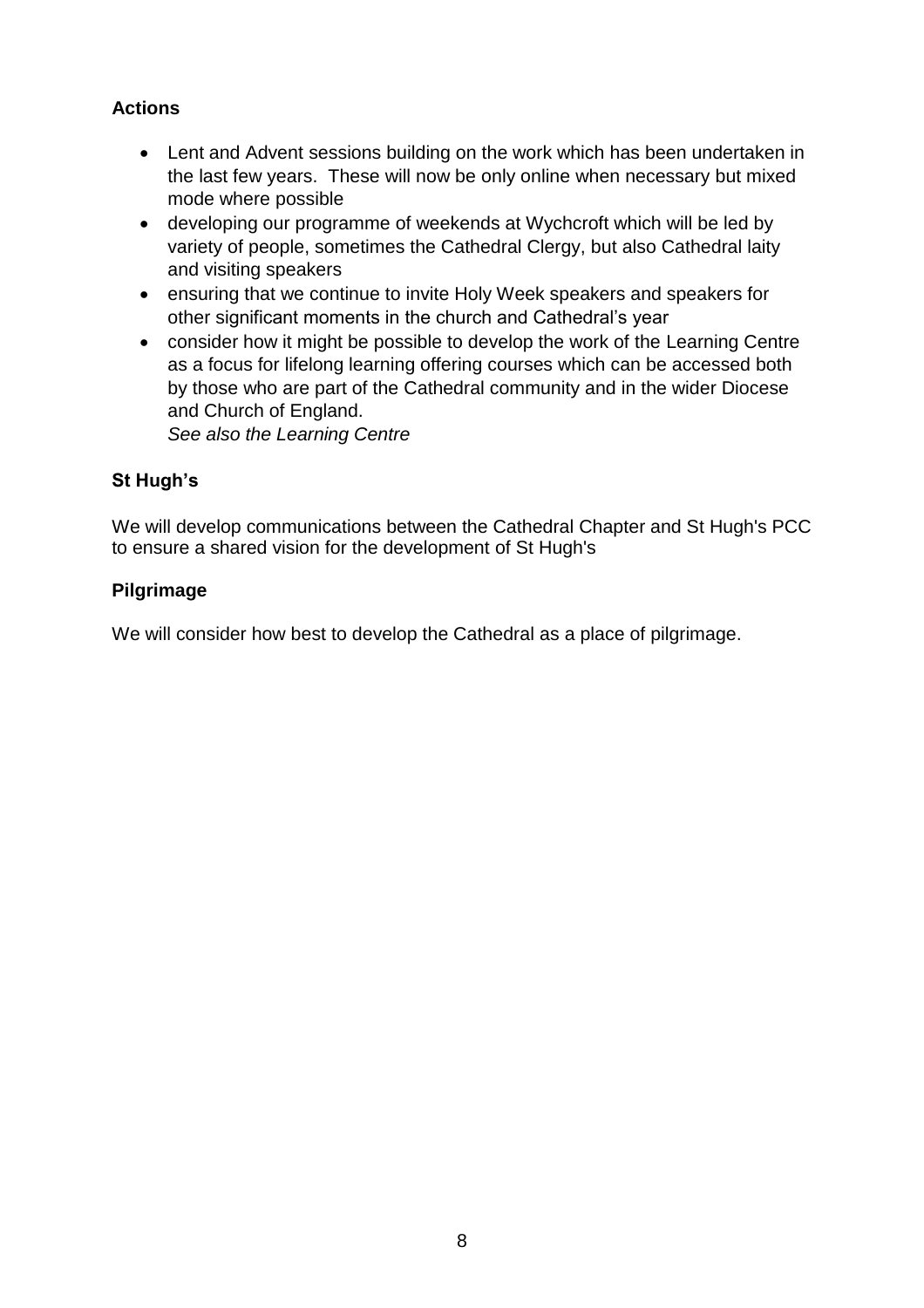# **DEVELOPMENT AS A VISITOR ATTRACTION**

The Cathedral's primary purpose is a place of worship and its core focus is the congregation.

This section outlines further development of the Cathedral as a Visitor Attraction. The Cathedral manually counts about 180,000 visitors a year (2019). In reality, visitor numbers are probably higher. We know that visitors mostly stumble across the Cathedral due to visiting the local area, rather than visiting with intent. The main reasons for this are that:

- The Cathedral lacks a joined-up offer/narrative for day-to-day visitors
- Cathedral marketing is mostly reactive across limited platforms and is resourced by a willing but busy Retail Manager.

In terms of perception, the Cathedral gains mainly positive reviews. The Cathedral has a Tripadvisor rating of 4.5 stars and at the time of writing is ranked 101 of 2338 of Things to Do in London. Popular words or phases within reviews include:

| Borough            | John Harvard | Photo Permit/ | Shakespeare | Stained glass    |
|--------------------|--------------|---------------|-------------|------------------|
| Market             |              | Take photos   | memorial    | window           |
| <b>Buried here</b> | South bank   | Worth a visit | Interesting | <b>Beautiful</b> |
|                    |              |               | history     | buildings        |
| Free entrance      | Choir        | Architecture  | <b>Nave</b> | <b>St Pauls</b>  |

Competition in London is fierce and there are lots of ways people can choose to spend their time when in London. The Cathedral is, however, free to enter and is located in an easy to reach, high footfall area. There is real potential for the Cathedral to successfully carve out its own identity as a visitor attraction whilst balancing the needs of those wishing to come and worship. The fact the Cathedral is a working church should compliment the visitor experience, rather than hinder it.

## **There are many strands to the Cathedral that can make it an attractive and memorable place to spend time:**

- Architecture and beauty of the building
- History of the monuments and the stories of those who are remembered within the Cathedral
- The story of the Cathedral within Southwark and London
- A peaceful place in the midst of a bustling area
- Core activity that takes place for free throughout the week: Evensong, organ recitals, external recitals, exhibitions in the link, hourly prayer etc.
- Dedicated shop and afé
- The Cathedral's location in London Bridge next to the world famous Borough Market and proximity of a number of important historical and cultural sites
- Chapter is committed to the Cathedral being free to visit

## **What are the benefits of developing the Cathedral as a visitor attraction?**

- Increased engagement with the Cathedral, its mission and story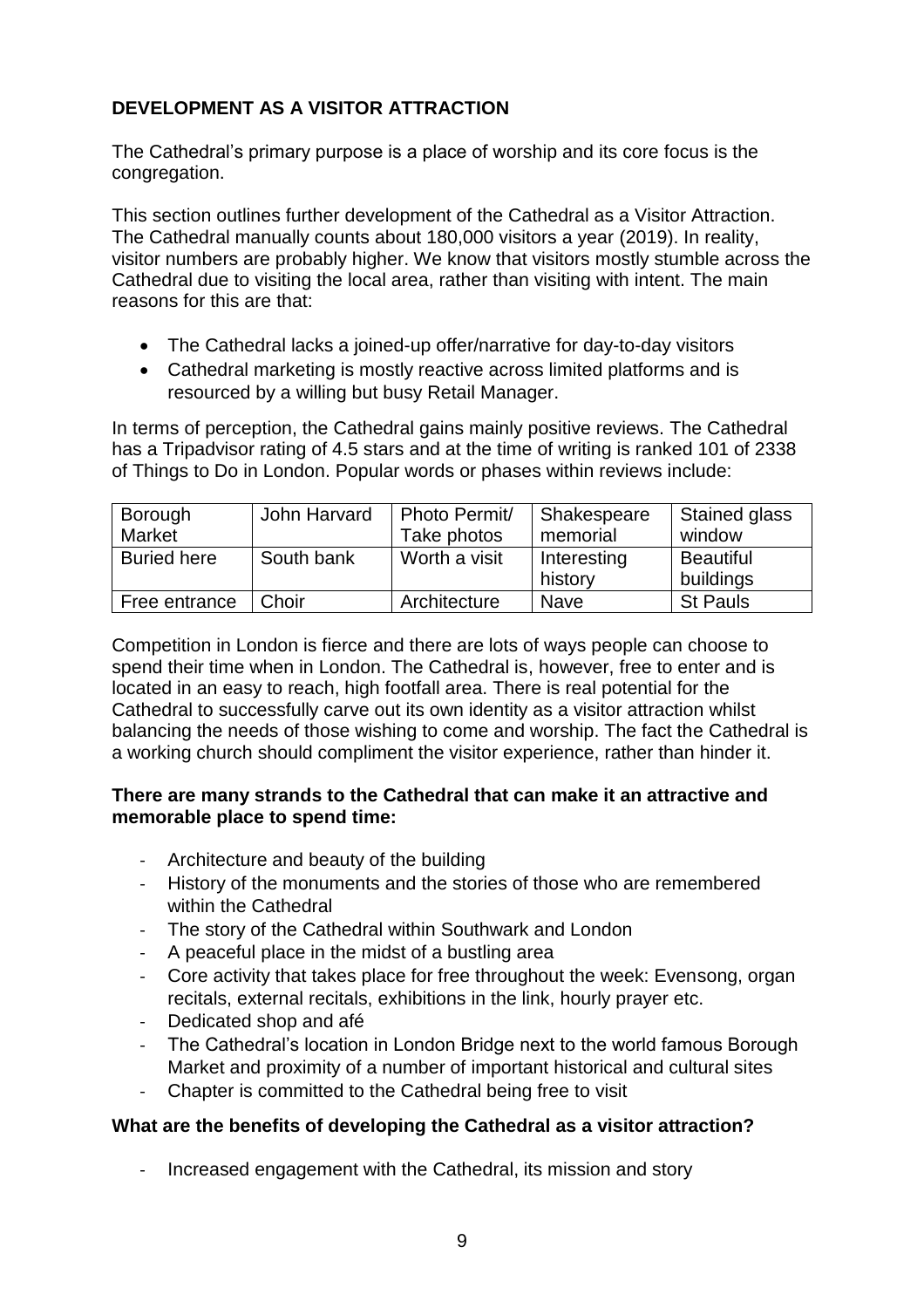- Diversification of audiences
- Increased income through secondary spend and donations
- Strengthen brand value and profile as a place to visit in London
- A flagship for the Dioceses in building long term sustainability
- Strengthen ties with the local community
- Become a better placed proposition to attract funding
- Expand the remit of the Learning Centre beyond school visits

## **Objectives of developing the Cathedral further as a Visitor Attraction:**

- **Develop an offer that gives visitors a reason to visit with intent**
- Workshop and deliver a joined-up story across the Cathedral site, with a particular focus on the interpretation of the monuments in conjunction with an interpretation specialist
- Deliver [one/two] main exhibition[s] in the Cathedral space per year with associated programme
- Reassess location and quality of the exhibition cases in the link and deliver [2- 3] small exhibitions per year in conjunction with the local community
- **Develop the audiences that engage with the Cathedral**
- Identify and deliver a core programme for core audience segments
- Identify and develop a programme that delivers against the audiences identified as a priority in the Masterplan
- **Increase visitor numbers from 180,000 to XXXXX [to be agreed]**
- Resource Cathedral marketing through a marketing post
- Develop a marketing plan that targets core and priority audiences
- Enhance the experience of the visitor through a review and programme to improve internal and external wayfinding
- **Increase secondary spend across commercial activities**
- Review current and new activities to increase secondary spend opportunities
- Develop a retail strategy that focuses in audience, product and display
- **Increase income via philanthropic giving opportunities**
- Review fundraising targeted at visitors, including donation points, donation materials, and training of Welcomers
- Review how visitors are informed about heritage repair and conservation projects; provide opportunities for visitors to engage with projects and donate
- Convert visitors into regular donors, and provide engagement opportunities
- Identify and steward legacy pledgers and donors who have the capacity to make significant gifts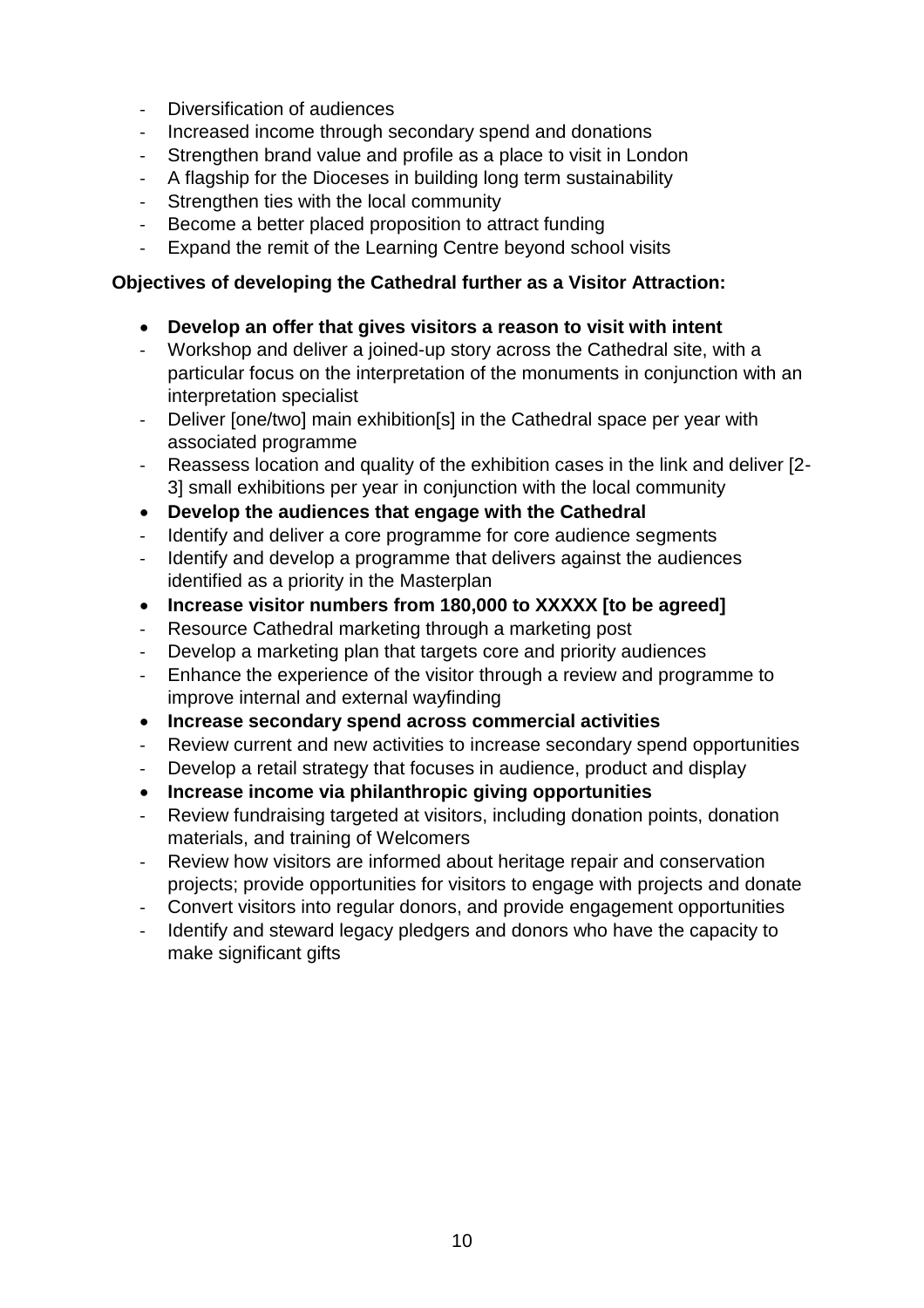# **GOVERNANCE AND MANAGING RISK**

## **Where we hope to be in three years**

Our aim over the next three years is to work to nurture and promote a collaborative, diverse and inclusive culture with good governance, sound finance and risk management at its heart. These principles should be at the centre of everything we do. This will help us achieve our vision and underlines our commitment to service. The benefits of good governance are reflected in our commitment to:

- Strong leadership, management and oversight with skilled staff
- Open, inclusive and connected culture which places diversity at the heart of good decision making
- Restoring our finances and building a sustainable Cathedral for the future
- Ensuring that everything we do is consistent with our core values inclusion, accessibility, safeguarding, compassion for the marginalised
- Robust training and development

## **Actions**

 We will implement outstanding recommendations of the recent self-evaluation exercise, and continue to self-evaluate the effectiveness of our governance procedures, our financial strategy, the management of our staff, how we manage risk, scrutiny and oversight and our decision-making processes.

#### **Cathedrals Measure**

The amendments to the Cathedrals Measure 1999 require changes in our governance and oversight, and a re-drafting of the Constitution.

- Establish the terms of reference and form a working group to amend and redraft our constitution and statutes
- Within stated time-frames, we will implement: changes to the composition of Chapter; the dissolution of the Cathedral Council; consider whether to replace it with an advisory body; set up a Risk and Audit Committee; complete appointments to the Nominations Committee to advise on appropriate appointments; and prepare for regulation by The Charity Commission
- SMT and Chapter will oversee the time-line, conduct ongoing evaluation and ensure development of best practice. This will include recommendations for the improvement of the way we work and manage risk in order to meet the requirements of the Cathedrals Measure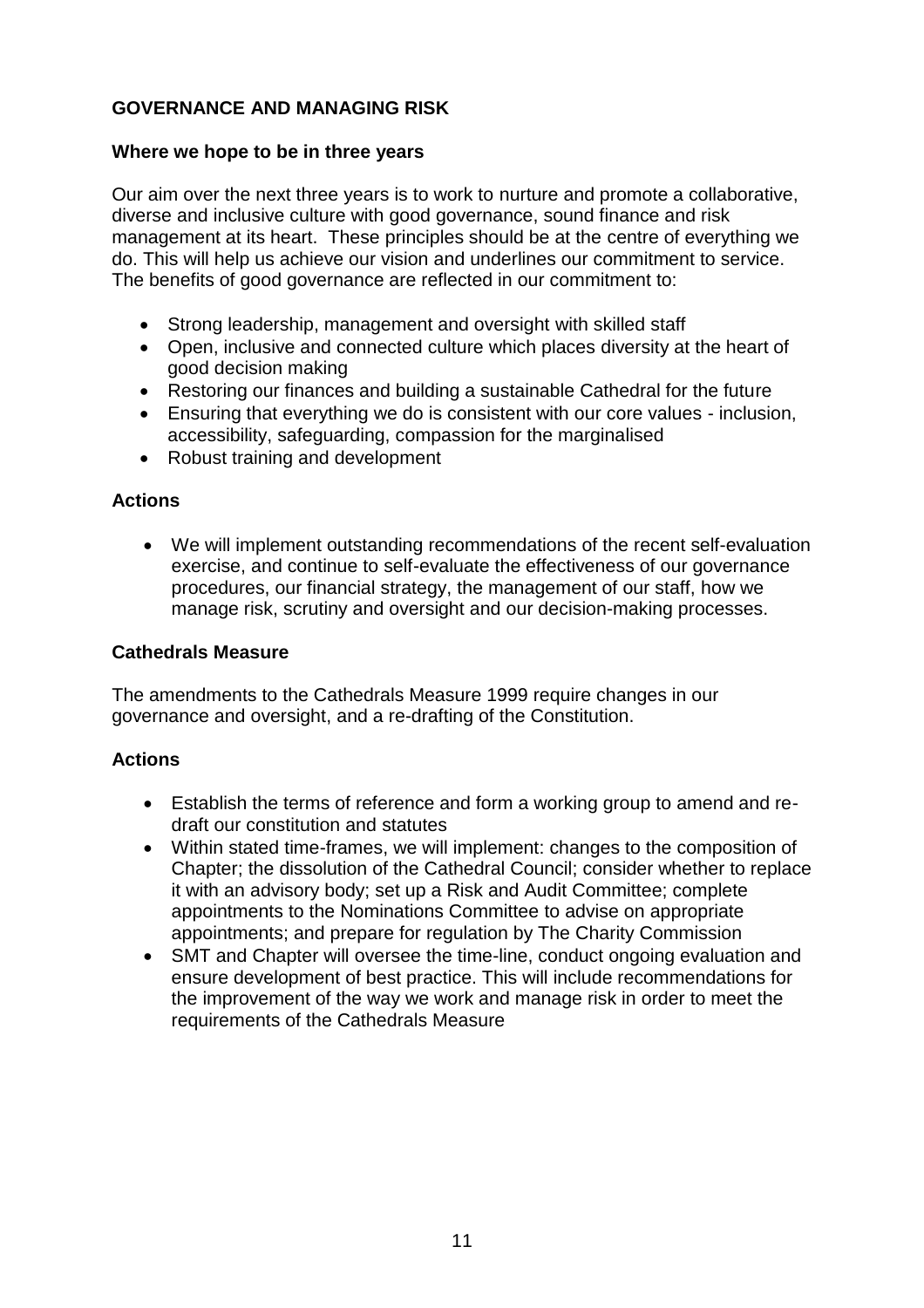# **COMMUNITY LINKS**

We want to ensure that our links with the local community and across the Diocese reflect our vision and values. Our links with the Mayor of London and City Hall (particularly with its move to The Royal Docks) and the civic and parliamentary leaders across our Diocese are important to us all and we want to be part of the work that the Diocese does to ensure that the voices of faith groups are heard and valued in developing a society which seeks to be just and fair and to value all.

#### **Actions**

• How do we respond to the fast-changing landscape of regeneration to ensure we evolve with our local area?

## **Other Faiths**

- Continue to develop and widen our links with Harper Road Mosque, particularly through the annual Grand Iftar
- Explore twinning with a Mosque
- Look for opportunities for engagement and dialogue with other faith communities

## **Community of the Cross of Nails (CCN)**

- CCN working group to deal with all aspects of the Cathedral's membership
- Seek practical ways of combatting street and knife crime
- Signage in Cathedral to direct people to the Cross of Nails
- Support possible pilgrimage to Coventry and Dresden by the Friends of Southwark Cathedral
- Consider other less formal international links made possible through membership of the CCN
- Plaque to mark the designation of the Chapel to the victims of violence

## **Bergen and Rouen**

- Re-establish the regular connection with our formal links in Europe
- Promote greater involvement on the part of the congregation by e.g. including more information in the Cathedral Newsletter, and making regular reports to **Chapter**
- Continue to develop our relationship with St George's Cathedral, Southwark and the Norwegian Church at Rotherhithe

#### **Masvingo**

- To ensure continued financial support particularly during 2021 as little available from the Bishop's Lent Call
- To continue prayer links ensuring the Cathedral community is aware of the needs of our brothers and sisters in Zimbabwe
- To re-establish the visits when we are able to
- To ensure the Cathedral community and Chapter receive regular information concerning Masvingo and Zimbabwe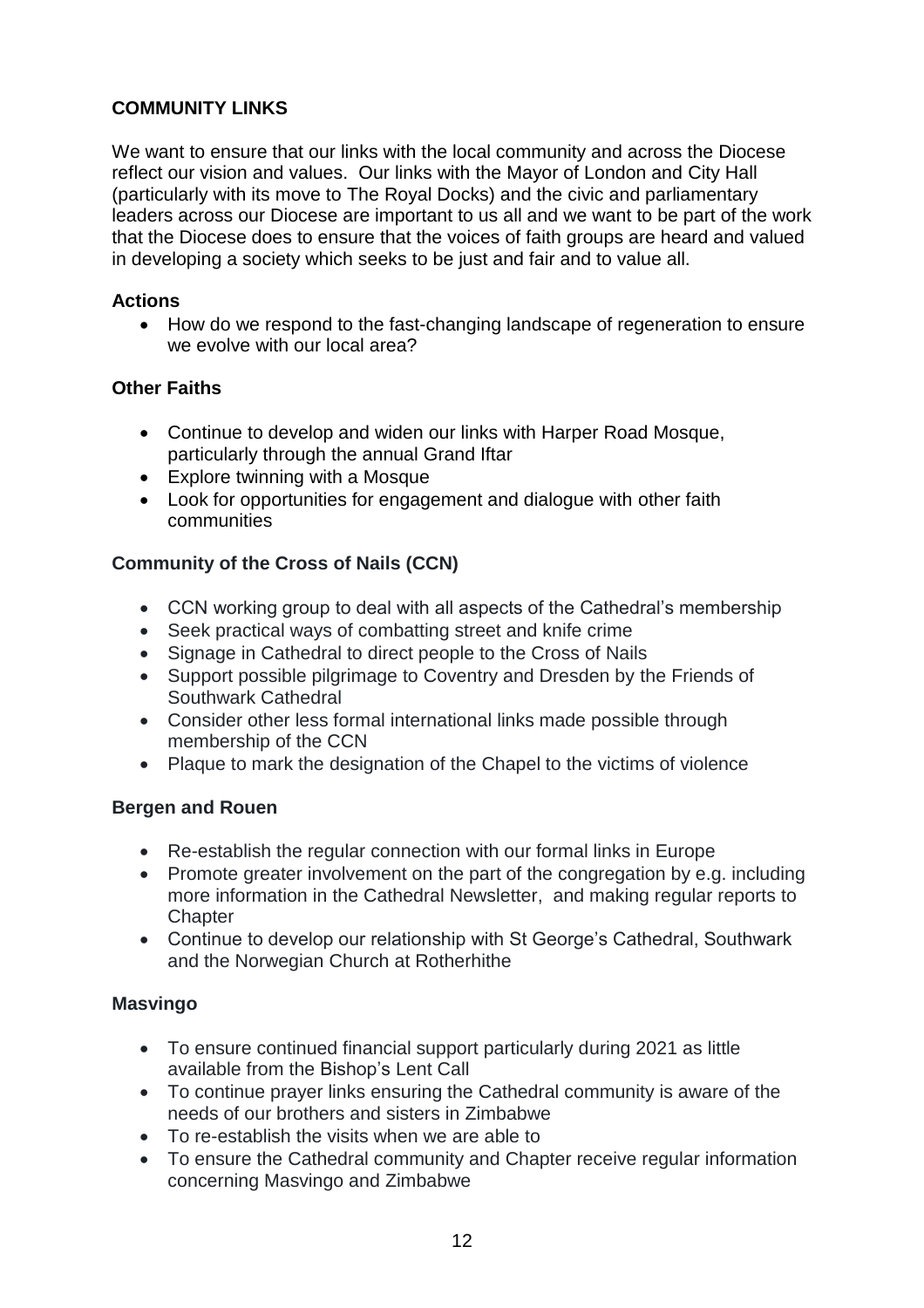## **BUILDINGS AND ACCESSIBILITY**

Our buildings must be fit for purpose and accessible to all. The Cathedral Architect, Kelly Christ, has advised that the current financial restraints do not warrant a re-think or change of strategic direction but the delivery of projects may be protracted and will be determined by the availability of grant funding and donations. The Access Group, FAC and Chapter will determine the timescale after an update on the financial situation, including grant applications. *Ref Architect's Report to Chapter 16.7.20*

## **Actions**

- Prepare for the 2020 Quinquennial Inspection to the Cathedral and Millennium Buildings, by e.g. checking the fenestration to ensure the building envelope is weather tight
- Use the Access Audit spreadsheet to highlight access-related work in the orange and yellow sections which can be carried out at minimum cost. Record and track progress of work done\*
- Review the current signage inside and outside the Cathedral with particular reference to the suggestions from the dementia-friendly Church visit, as well as feedback from users
- Explore funding possibilities for the Harvard Chapel Project
- Progress the re-presenting of the conserved medieval bosses, supported by £30K pledged by The Headley Trust; exploring possible additional funding from the Barbara Whatmore Trust
- Progress the conservation of the Prior's Doorway. Skillington Workshop are appointed to carry out a condition report and conservation assessment thanks to a very generous donation\*
- Progress the repairs to the pillars on the outer wall of the South Choir Aisle
- Prepare the archaeological assessment of the walls in the chancel to address the flaking Reigate stone
- Update the Records of Building Work in the Cathedral Archive
- Review the Bell Frame Investigations
- Review the interpretation of the memorials after consultation with the congregation and local community
- Review the recent use of the churchyard and south west door as the main entrance to the Cathedral and potentially look to making this more permanent
- Produce a strategic plan to maximise our property assets and phase the urgent and necessary works on Cathedral properties
- Work on raising the profile of Eco-Church within the Cathedral community and work towards the Church of England target for being net zero carbon by 2030

\* The asterisked items above will now be addressed using the Sustainability Grant (Nov 2020)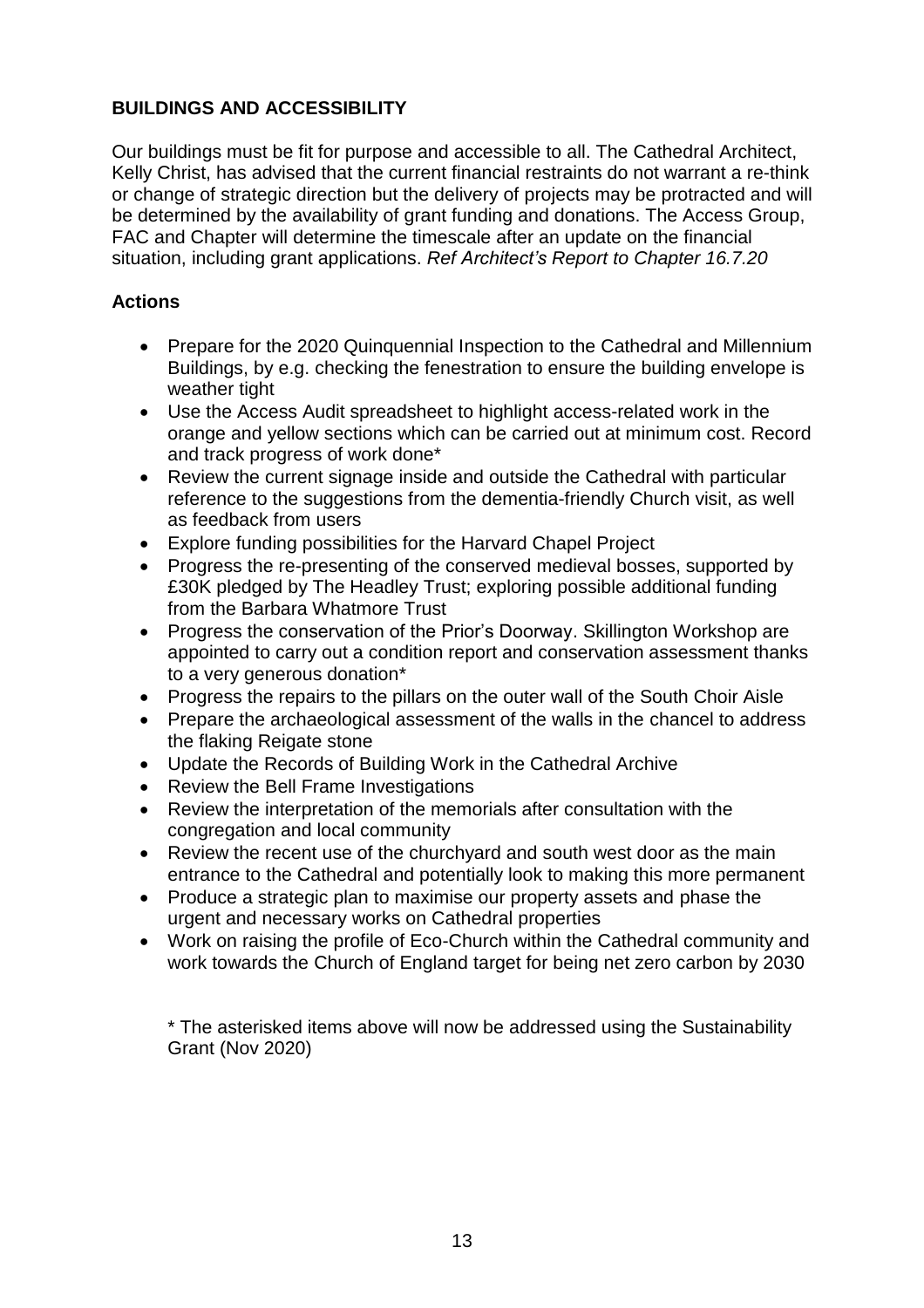# **LEARNING CENTRE AND FAMILIES**

The Learning Centre is an important part of the Cathedral's mission and ministry among schools within the Diocese. It provides high quality, enjoyable experiences and effective resources for schools and church groups. After the London Bridge attacks, visitor numbers were considerably reduced for more than a year, and, just as recovery from this was beginning, the Centre's finances were severely impacted by the pandemic. There have been no school visits since March 2020, with little prospect of any in the first half of 2021. Though liquid reserves are relatively high, there is work to be done to get the Centre back on track financially over the next couple of years.

## **Actions**

- Determining the future direction of the Learning Centre in a way which can secure its financial sustainability e.g. a greater focus on virtual visits
- Developing resources and ways of working that can be offered to schools and still generate income when visits are not possible
- Succession planning to ensure continuity
- Consider ways to promote and foster lifelong learning

Over the past four years, work with children and families (and especially Junior Xpress) has been developed to be more a time of worship and less a craft club. Much effort has gone into making resources distinctive to the Cathedral. Post-Covid, after a gap of what may well be a year or more, this work will effectively have to be rebuilt. Between the crèche and Junior Xpress, there are currently in the region of 40-45 families within the Cathedral congregation. There are also Choir families, and families whose children do not attend the crèche or JX. Volunteer staffing is problematical - two Youth Xpress leaders are stopping because they are expecting a baby and one is moving away (leaving one leader). Some eight JX volunteers are shared between two groups – JX1 and JX2. It would be helpful to have someone who is available every Sunday morning to support volunteers and to lead groups. This may help with recruitment too.

- Restarting JX and the crèche when it is possible to do so, and keeping in touch with families
- The Cathedral and Chapter need to ensure continued resourcing (human and financial) at an appropriate level
- Developing work with children and families beyond Sundays e.g. an afterschool Eucharist has been planned for Summer 2020 but that has not been possible)
- Raising the profile of children and families in the congregation
- Carry out a volunteer recruitment drive *See also Congregation, Worship and Liturgy.*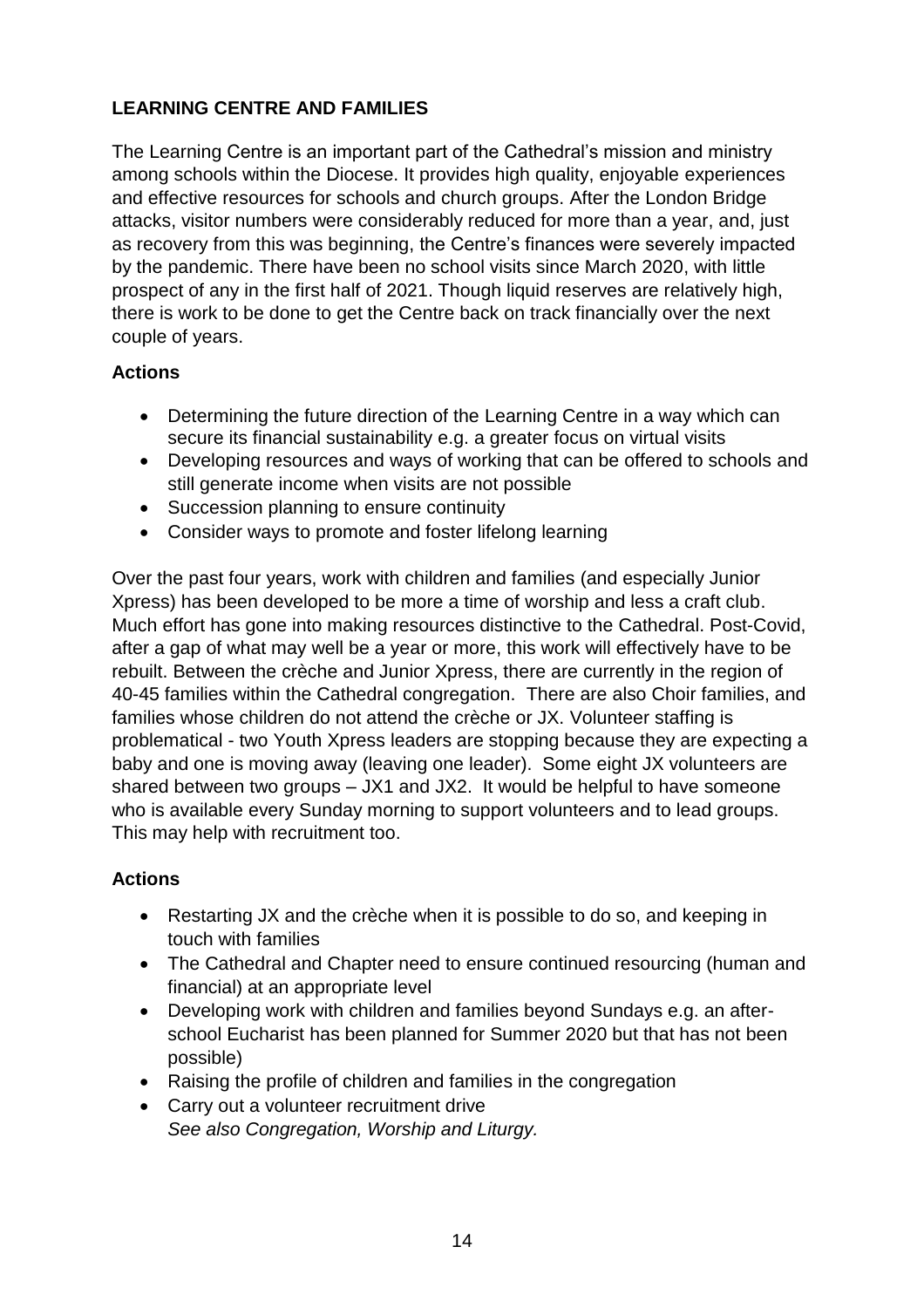# **DEVELOPMENT OF STAFF AND VOLUNTEERS**

We hope that in three years we will be fully staffed, with a secure and effective team within the various departments of the Cathedral. The new Precentor and Canon Chancellor will be in post, and St Hugh's will have a new priest, possibly part time. A steady turnover of staff is in general a healthy feature of Cathedral life, but it inevitably creates staffing shortages sometimes lasting several months, and the need for an ongoing programme of induction and team-building.

## **Actions**

- Develop a job enrichment programme to give opportunities to progress in their careers, gain new skills, and clarify the link between staff roles and the future needs of the Cathedral
- Develop the appraisal system and provides opportunities for staff development and challenge, and identifying where support is needed
- Develop a succession plan for key roles including the Learning Centre, to anticipate future changes and to incorporate sabbaticals where appropriate
- Establish a formal link between SMT and Chapter and a method of reporting
- Integrating new staff at all levels and team-building initiatives
- Develop a charter to ensure good and respectful working relationships between volunteers, committee members and staff
- Find more effective ways for communication between staff e.g. while working off-site or at home
- Conduct a structured consultative exercise to learn from staff what they feel the Cathedral can do for them in terms of communication, management, their job role, appraisal and general well being

The huge range of Cathedral activities depends on a large band of over 400 volunteers. By the time volunteers are able to return post-Covid, their previous roles and responsibilities may have undergone significant change, and this will require supportive management. We hope that the Masterplan questionnaire will result in much more being known about the experience and abilities of the wider congregation, address volunteer needs effectively and promote a still higher level of volunteer participation.

- Create a longer term plan for the development and training of volunteers, and for the training and support of volunteer team leaders
- Develop a strategy to increase the number and diversity of volunteers, especially those of UKME heritage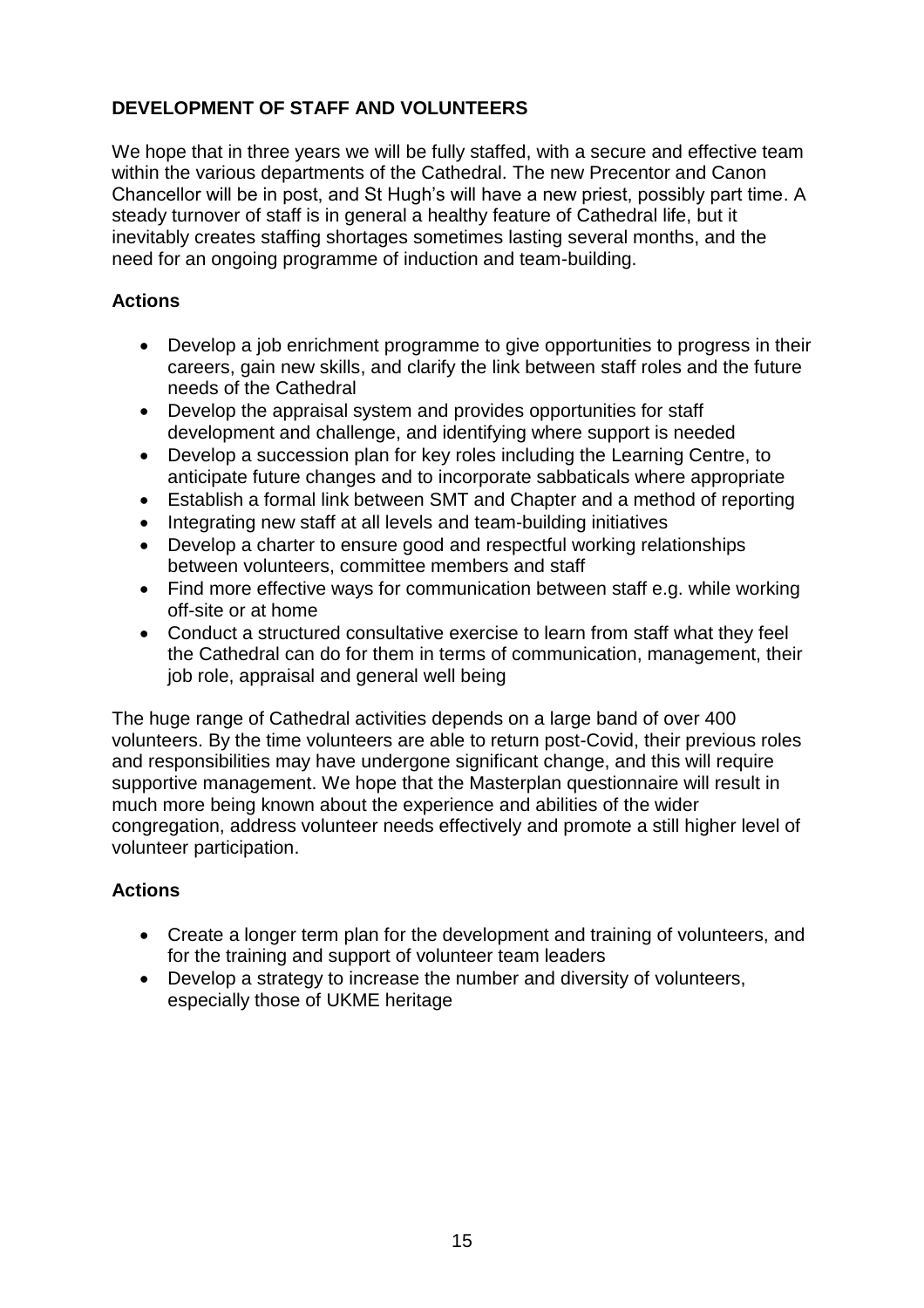# **SAFEGUARDING ISSUES relating to staff and volunteers**

In response to the February 2020 Safeguarding Audit carried out by SCIE:

- Devise role descriptions for Cathedral Safeguarding Officers
- Develop a training policy for staff and volunteers at all levels; continue and complete the basic training programme for all volunteers, and begin a higher level course for team leaders
- Hold regular CSO meetings to discuss and act on any issues of concern
- Consider how the vergers' workload impacts on safeguarding and security
- Consider the needs of vulnerable adults
- Ensure that the Cathedral follows good practice in safer recruitment
- Devise a flowchart to ensure all staff and volunteers are clear about correct procedures wherever and whenever safeguarding might be a concern